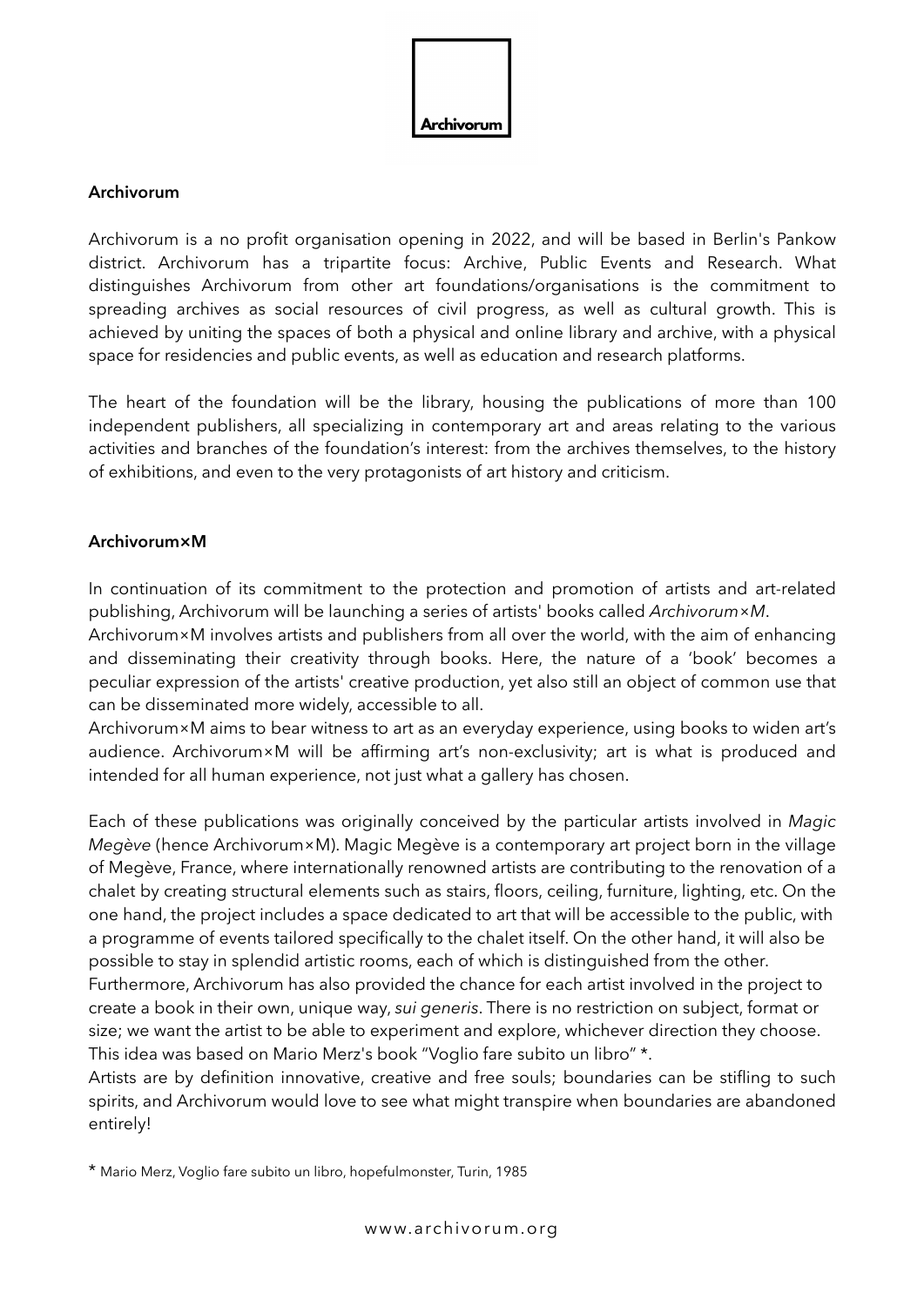

## **The event**

Archivorum Chapter #1 Floating pages Darren Bader Luís Lázaro Matos

Free boat ride a hop-on hop-off round trip on the Rhine River to discover the two new artists' books From the 20th to the 26th of September, 2021 From 10.00 until 18.00

Archivorum is excited to announce the first two books of the Archivorum×M series, published in collaboration with Kodoji, and presented in the beautiful setting of Art Basel: *Scott Mendes's Pleonasm* by Darren Bader *The Pond Skater* by Luís Lázaro Matos

Excitingly, on the occasion of the publication of these two books, Archivorum has organised an extra-ordinary event...

We will present the books in an unusual and, above all, itinerant context, on a unique boat that will not go unnoticed because it will carry with it the interventions of the artists Darren Bader and Luís Lázaro Matos. The books published by Archivorum×M will all be on sale in this magical place, visible to both the curious and the enthusiastic.

We will be happy to welcome anyone aboard who wants to be part of this new and exciting experience! Entry is free!

Check the stops and the schedule:

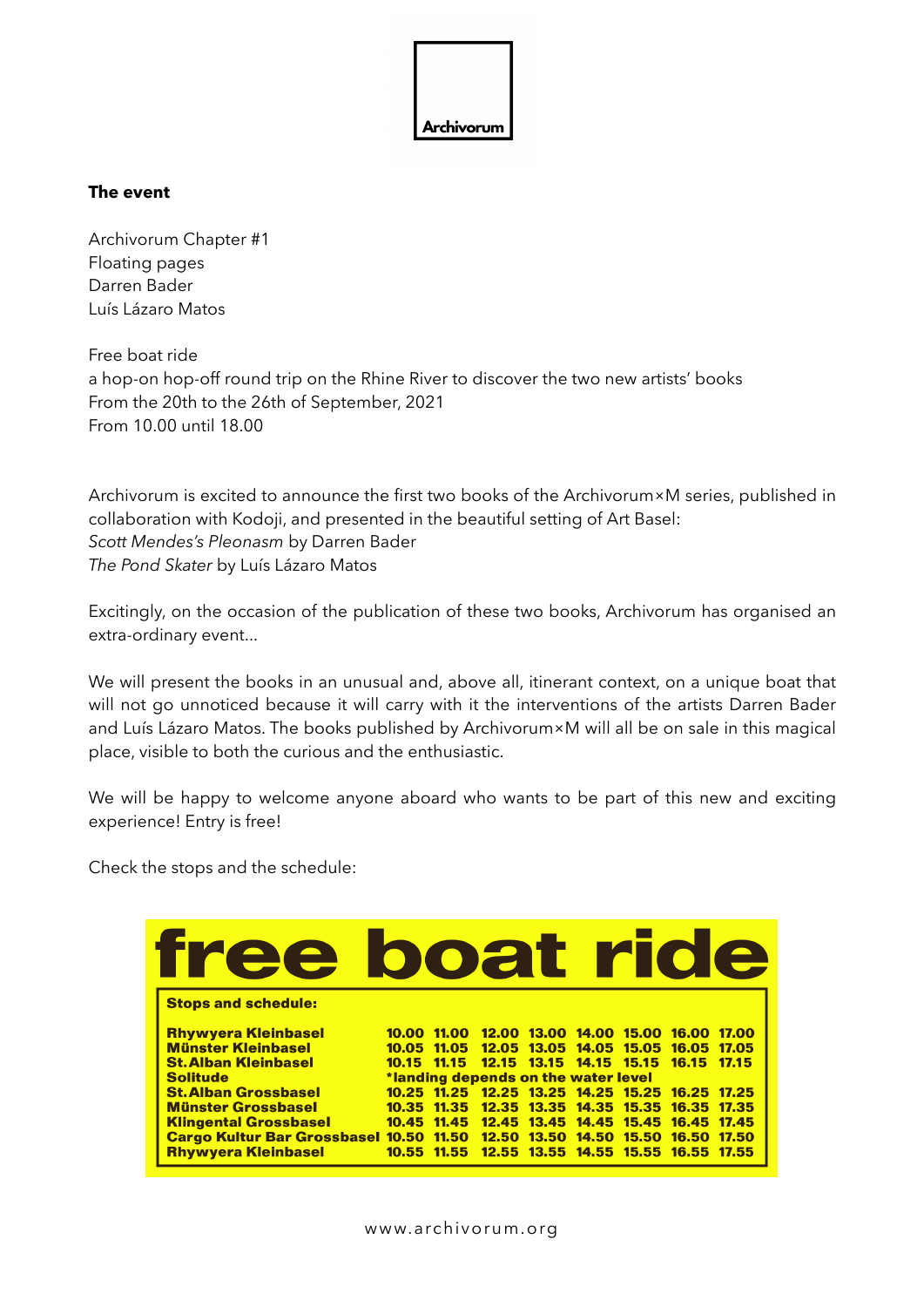

# **Scott Mendes's Pleonasm by Darren Bader**

Comic book, English, 16.8× 25.6 cm, 48 pages, full bleed color plates, published in collaboration with Archivorum × M, a publishing series conceived for Magic Megève Kodoji Press, Baden 2021, ISBN 978-3-03747-105-0

# **The Pond Skater by Luís Lázaro Matos**

A tale by Luís Lázaro Matos and a conversation with João Mourão and Luís Silva, English, 24× 34 cm, 30 full bleed color plates laminated on cardboard in the form of an untearable "children's book", published in collaboration with Archivorum × M, a publishing series conceived for Magic

Megève

Kodoji Press, Baden 2021, ISBN 978-3-03747-107-4

## **Short Artists' Biographies**

## **Darren Bader**

Darren Bader was born in Connecticut in 1978, and is currently living and working in New York. Bader is a conceptual artist who contemplates philosophical questions by intertwining contemporary art and life through the mediums of books, digital projects, videos, installations, and curatorial projects.

#### **Luís Lázaro Matos**

Luís Lázaro Matos was born in Évora, Portugal, in 1987. He currently lives and works in Lisbon. Matos' artistic practice is mostly expressed through drawing, sculpture, animation, installation and performance, inherently diluting the frontiers between disciplines such as design and fine art. Matos' general thematic focus rests on subjects concerning identity politics, queer theory, post-colonialism and architectural history.